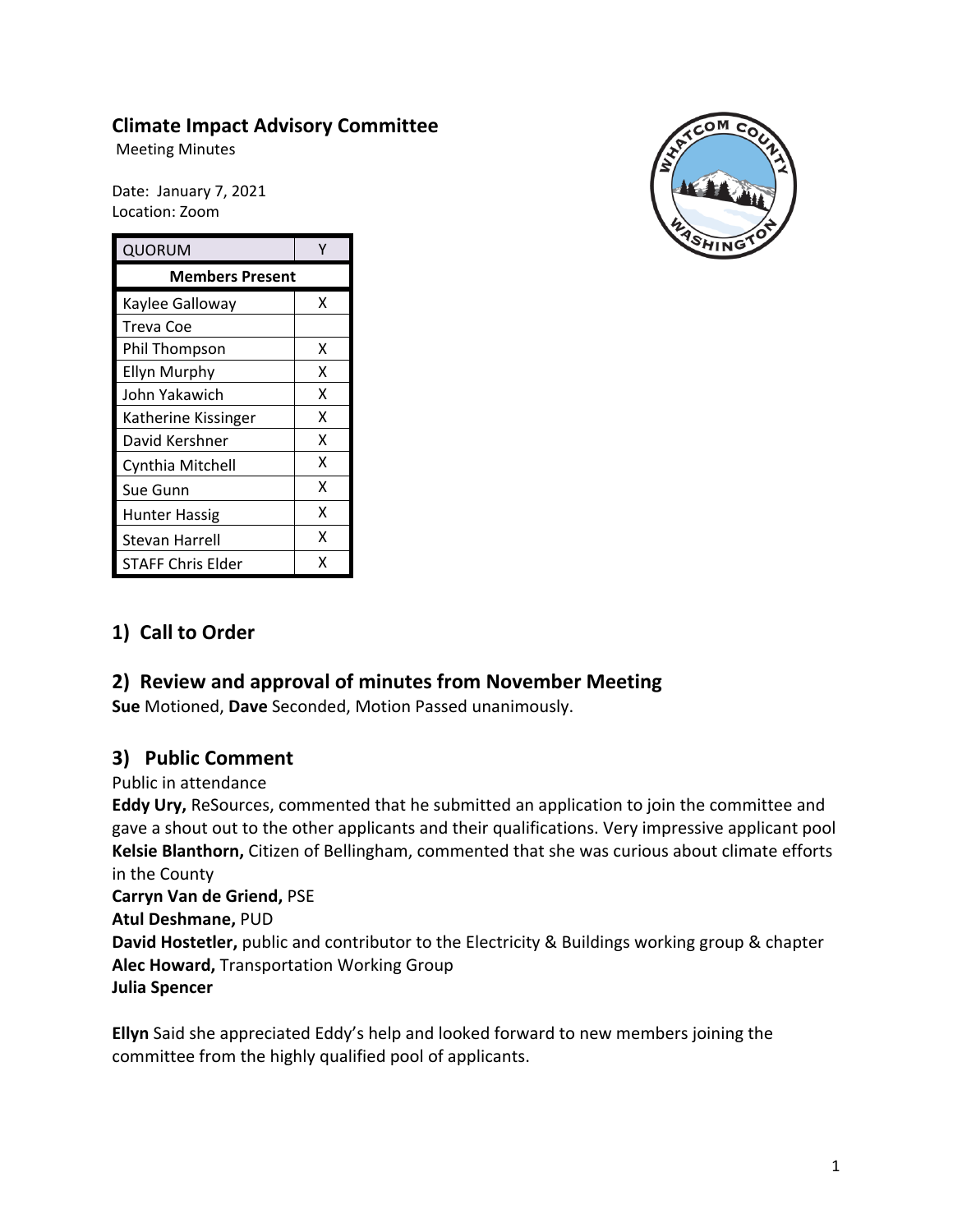**Stevan** asked how to access the applications. **Chris** said the applications were able to be viewed on the County Council's website under legislation information.

### **Eddy in zoom chat**:

[https://whatcom.legistar.com/LegislationDetail.aspx?ID=4744494&GUID=AFD5F67E-6E79-](https://whatcom.legistar.com/LegislationDetail.aspx?ID=4744494&GUID=AFD5F67E-6E79-47CD-A070-F9988D661100&Options=&Search=) [47CD-A070-F9988D661100&Options=&Search=](https://whatcom.legistar.com/LegislationDetail.aspx?ID=4744494&GUID=AFD5F67E-6E79-47CD-A070-F9988D661100&Options=&Search=)

## **4) Industry Goal and Strategies –Presented By: Sue Gunn**

**(slide 2)** 4 point-source emitters in Whatcom County: BP, Phillips 66, Alcoa, and PSE's gas-fired power plants

**(slide 3)** Pie chart showing combined point source emissions from industry. ~51% of our GHG emissions. (~45% without Alcoa)

**Phil (in zoom chat)** pointed out that "PSE's Whitehorn plant is the only one in the industry total--PSE's other plants are already included in electricity. Whitehorn is in electricity, too." **Hunter (in zoom chat)** "For Phil/Carryn: How was that delineation made I wonder?"

**(slide 4)** Definition from the EPA

**Point-Source Pollution**: "Any single identifiable source of pollution from which pollutants are discharged such as from a pipe, ditch, ship, or factory smokestack.

**(slide 5)** Regulatory authority in WA comes from EPA

-2016 clean air rule established standards for "petroleum producers and importers."

-Jan. 2020, WA supreme court ruled that the state has the authority to regulate point source emissions.

-Point-source emitters are required to reduce GHG emissions by 5% every 3 years. *An annual reduction of 1.7% will hardly address the urgent nature of climate change*

**(slide 6)** Whatcom 2007 CAP goal of 2.5 million MT of CO<sub>2</sub>e emitted. Did not including point source emissions. *This goal was not met*.

**(slide 7)** BP is the number 1 emitter in the county

**(slide 8)** WA state energy strategy recently finalized in January, 2021

-Promotes development of clean fuel, carbon capture etc.

-December 2020, Gov. Inslee announced legislative and budgetary goals for climate solutions.

**(slide 9)** BP is shifting to renewable energy production under new CEO, so the timing is right for the county to work with BP to reduce emissions

-Goal to be net zero by 2050

-Grow green hydrogen production

-Plan to partner with some major cities to fund climate strategies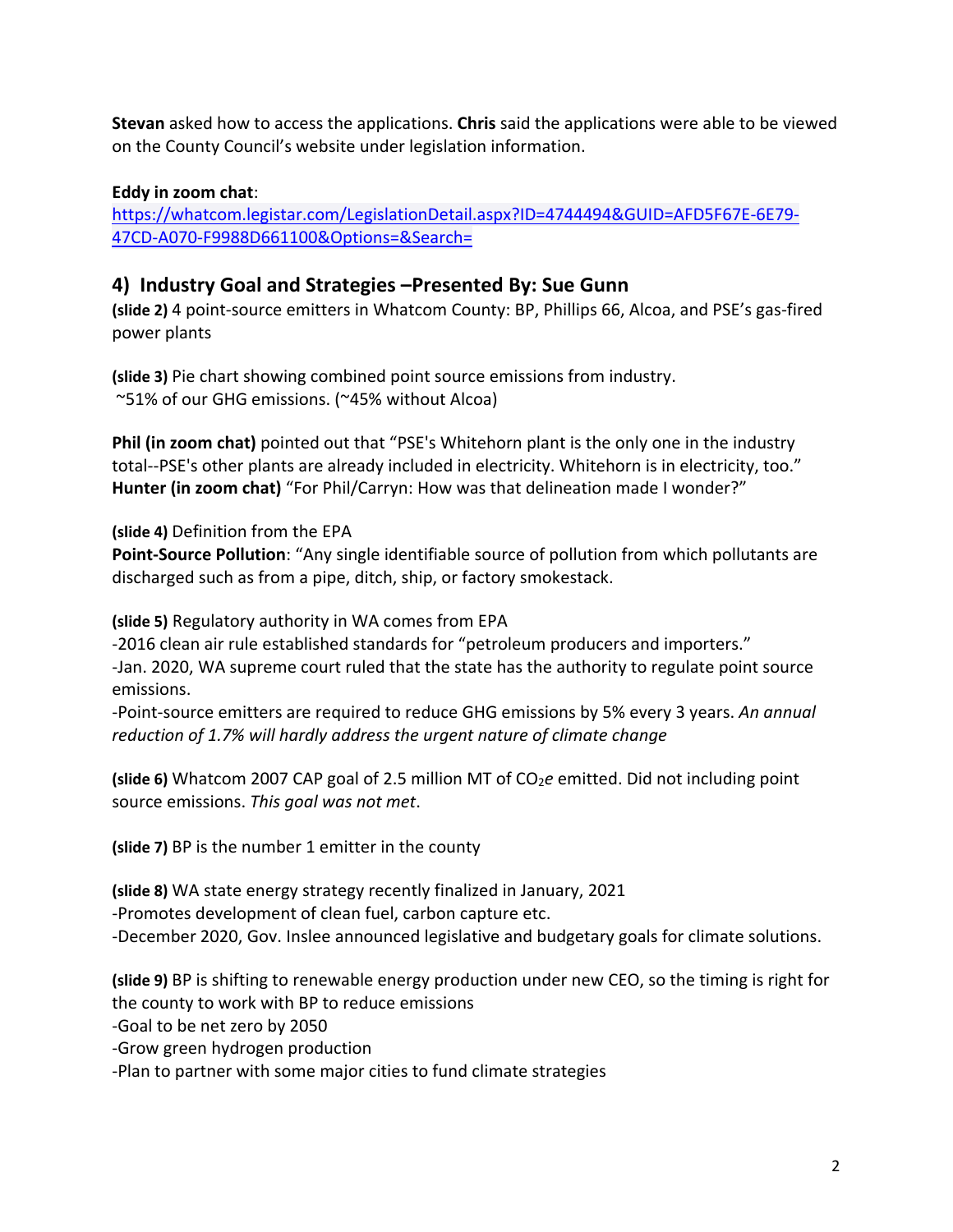**(slide 10)** Natural Gas and Crude oil values are dropping around the country, with 45 oil & gas companies filing for bankruptcy last year. By investing in renewables BP is trying to ensure they don't become obsolete.

**(slide 11)** Sue recommends a Public-Private R&D partnership to provide leadership in transitioning to clean energy involving Washington state, Whatcom County and BP. Also involving major state universities such as WWU, WSU, and UW, as well as the DOE's National Laboratories.

**(slide 12)** There is a unique opportunity in the time we are living in to allow a transformational solution for Climate Change.

**At the Federal level:** President-Elect Biden has singled out the Climate Crisis as one of the major issues his administration will focus on. And has appointed international and national Climate czars.

**At the State level:** Our Governor is a climate activist and just passed a state energy strategy. **At the Local level:** There is a corporation in our community that is committed to moving beyond petroleum.

**(slide 13) Alternatives to Petroleum:** Hydrogen and Biofuels

**Hydrogen:** Definitions

-Green: created via electrolysis, expensive

-Grey: produced through steam methane reforming, produces a lot of CO2 emissions -Blue: Sequestration of GHGs expensive, dependent on having access to geologic sites for storage

### **Biofuels:**

-Production of methane derived from organic sources. Ex: landfills, sewage treatment, forests, livestock & farming operations.

**(slide 14) Hydrogen Production**: Created by breaking the bond between Hydrogen and Oxygen atoms in water to create hydrogen gas.

-Can then be compressed for use in fuel cells where it is converted into electricity. -Only discharge is water vapor

**(slide 15) Grey Hydrogen:** 95% of hydrogen produced in the US is by steam methane reforming that

emits  $CO<sub>2</sub>$  (comprises about 30% of BP Cherry Point emissions). H<sub>2</sub> is used to clean impurities in fuel.

**(slide 16)** Methane has a greenhouse effect that is roughly 30x more powerful at trapping heat than CO2, over a 20-year period it traps 84x as much heat in the atmosphere. It is responsible for about 25% of changes to the Earth's climate.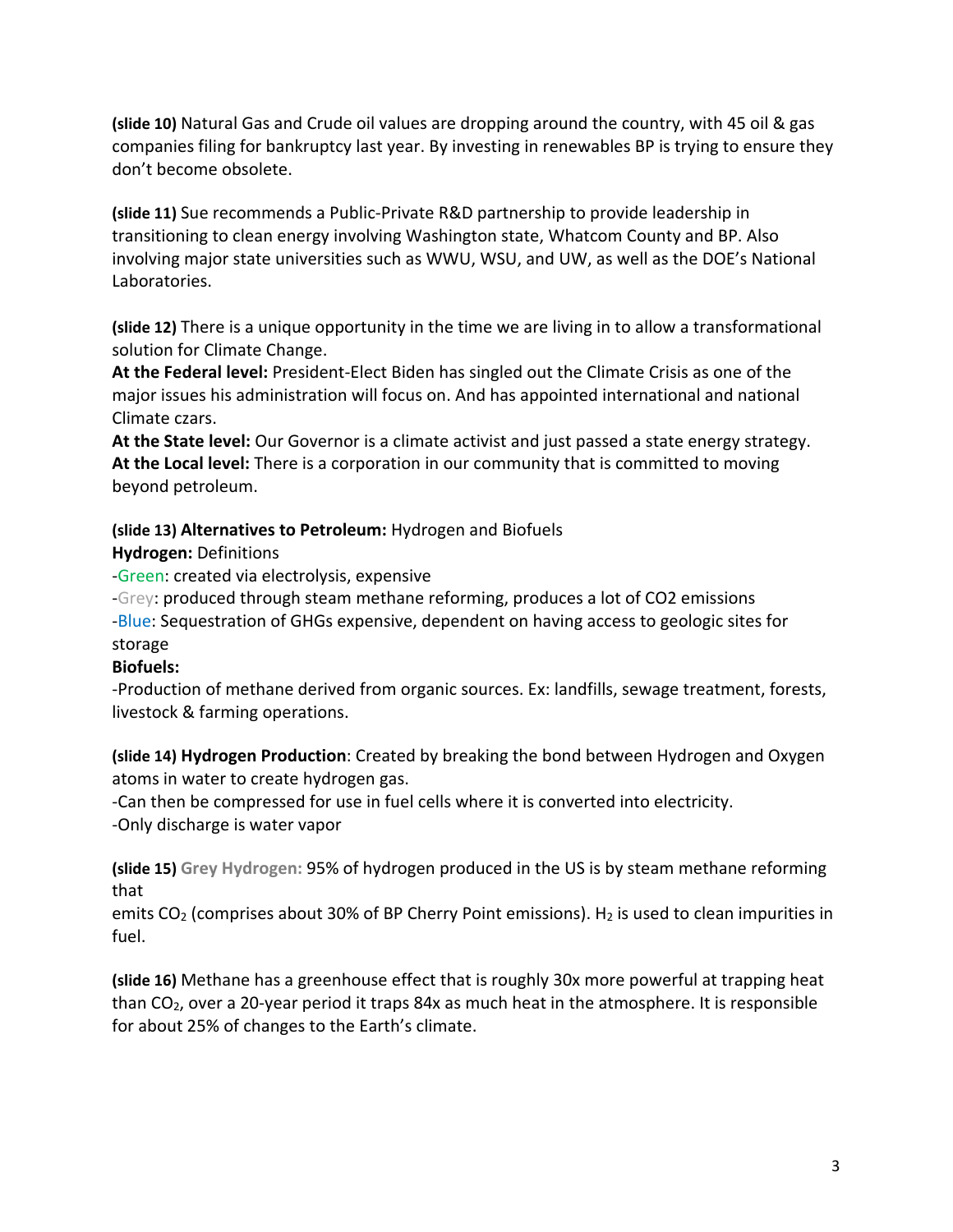**(slide 17) Blue Hydrogen:** created when the CO2 produced as a by-product of steam methane reformation is captured and stored to reduce emissions into the atmosphere. This technology is also known as Carbon Capture, Storage, and Utilization (CCSU)

**(slide 18) Green Hydrogen:** created via electrolysis, this is the cleanest form of hydrogen production

**John Yakawich in zoom chat:** "For those interested, sharing a link to a green hydrogen partnership in Germany: [https://www.greentechmedia.com/articles/read/bp-and-rsted-launch](https://www.greentechmedia.com/articles/read/bp-and-rsted-launch-green-hydrogen-partnership)[green-hydrogen-partnership"](https://www.greentechmedia.com/articles/read/bp-and-rsted-launch-green-hydrogen-partnership)

**(Slide 19)** European countries have been investing in green hydrogen for years. Green Hydrogen is limited by the cost of electricity.

**(slide 20)** California Green Hydrogen

-over 40 hydrogen fuel stations, with 7,500 hydrogen cars on the road

-LA converting coal-fired power plant to  $H_2$ 

-National Fuel Cell Research Center at UC Irvine works to accelerate the development of fuel cell technology, with the help of the DOE and the California Energy Commission.

**(slide 21)** WA Green Hydrogen

-PUD's in WA state authorized to produce, distribute, and sell renewable hydrogen -Douglas county PUD & Toyota to develop the first  $H_2$  fueling station in the state probably along I-5

-The new State Energy Strategy mentions development of a green hydrogen economy

**Eddy Ury in zoom chat:** "FYI, the finalized 2021 State Energy Strategy was released today: [https://www.commerce.wa.gov/growing-the-economy/energy/2021-state-energy-strategy/"](https://www.commerce.wa.gov/growing-the-economy/energy/2021-state-energy-strategy/)

#### **(slide 22) Biogas:**

-can use existing petroleum infrastructure and is compatible with internal combustion engines. -methane can leak from pipelines

-concern that this option does not provide a pathway to a decarbonized gas grid. -this would be ideally only be used in limited availability.

**(slide 23)** Workforce Transition support

-700 jobs have been lost in the county already due to the Alcoa curtailment

-petroleum consumption is expected to decline in the coming years, and with it, refinery jobs, which there are roughly 2,620 in the Cherry Point area

-there needs to be a long-term strategy to transition these skilled workers to greener industries, in addition to the Trade Act which is currently available for those who lost their jobs in the Alcoa curtailment.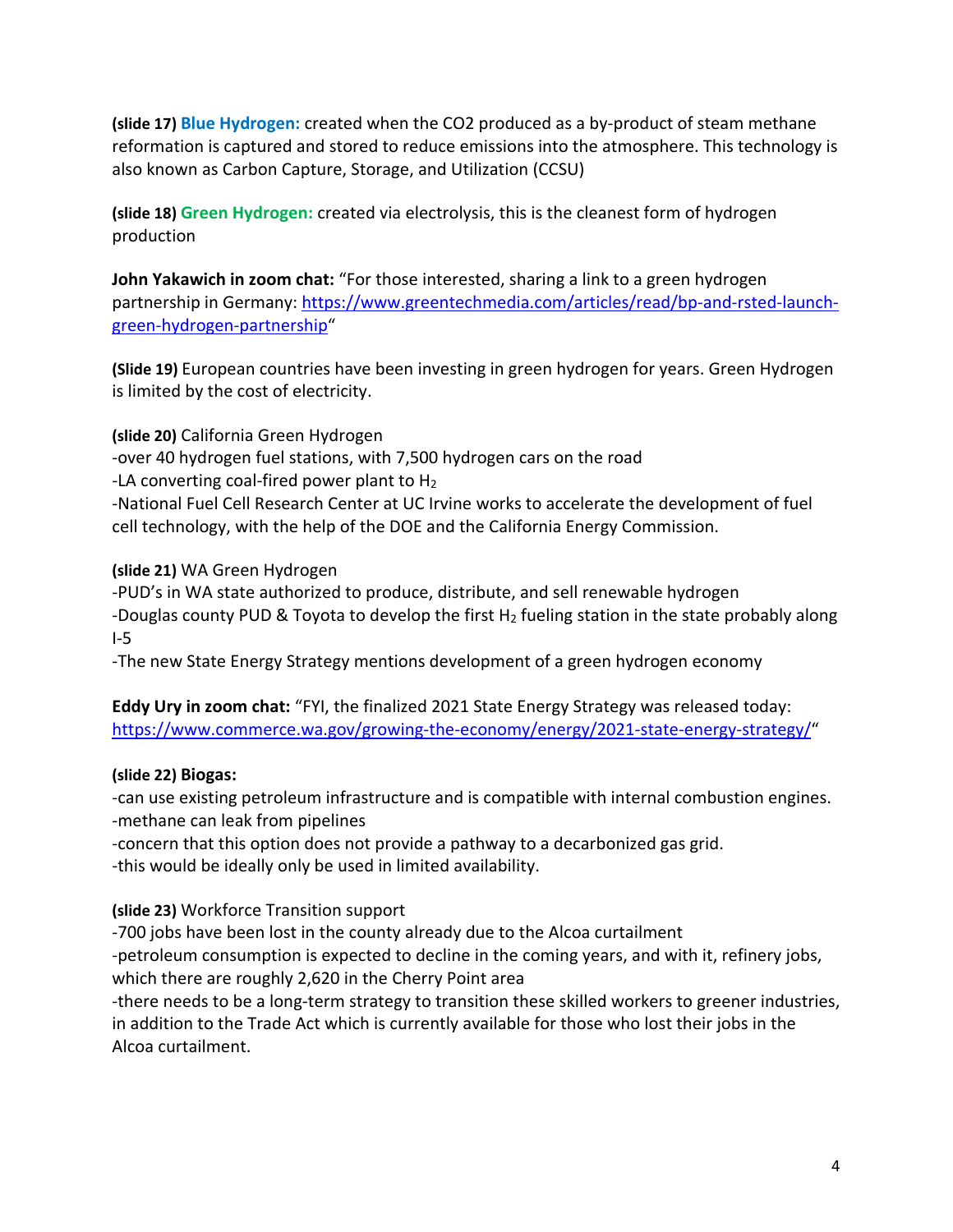**(Slide 24)** Whatcom County should call on BP to support a green hydrogen economy in Whatcom County

**(slide 25)** Industry Goal and Strategies

#### **Discussion following Sue's Presentation:**

**Stevan** asked a question relating to hydrogen vehicles vs battery electric. Hydrogen seems to be better for larger vehicles. He suggested subsidizing the ag industry so they can transition to greener vehicles.

**Sue** said that Hydrogen fuel works best for the vehicles that are harder to electrify. She also mentioned Toyota put down a second generation of hydrogen fuel cell cars in Japan and is involved with the hydrogen fuel cell project in Washington. Sue also mentioned a document from the DOE that said Hydrogen vehicles were more efficient because they didn't have the heavy batteries that electric vehicles have to deal with.

**Stevan** asked about a wind farm in Whatcom county and if there have been any studies done as to where it could be?

**Sue** said that there was a study done by the Lummi Nation for placing a wind farm near Cherry Point. They determined it was not worth the investment and didn't go forward with it. But said that it hadn't been determined yet if it would be possible to have an offshore windfarm or even pursue geothermal options. Sue mentioned that Atul might be able to weigh in on this matter.

**Atul in zoom chat:** "I can answer the questions."

**Chris** said that there were previous wind assessments and that the Stuart and Sumas mountain areas would be the best spot; Cherry Point is not as ideal of a location but it is the only one currently zoned for a wind farm.

**Stevan** Asked about Phillips 66 and if they would be another resource to look into, since BP had expressed interest in transitioning to renewable energy and funding community climate initiatives.

**Sue** said that BP is a larger emitter and refinery than Phillips 66, and also that BP has already expressed interest so we should focus on working with them first. Sue mentioned her work with federal appropriations in DC and that we should try pursuing federal or state funds first and then seeking help from BP since they have already expressed interest.

**Ellyn** said that the Lummi study was limited to windmills of a certain height, and taller windmills that can produce more electricity are now available. GE just introduced an offshore windmill that can produce 13MW of power that could be deployed off the Pacific coast of WA.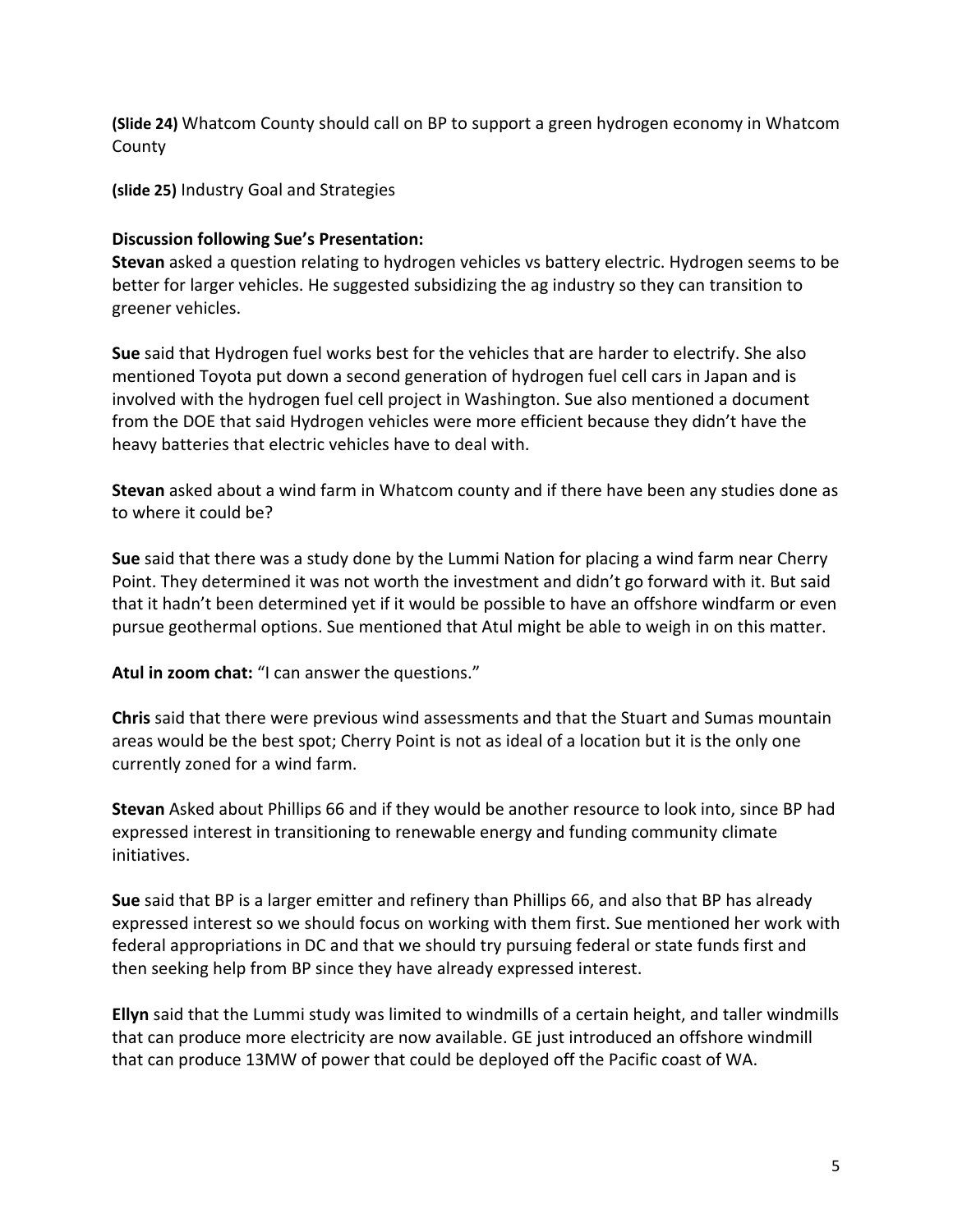**Atul** talked about wind energy in Whatcom County, as well as BP and Hydrogen vehicles. He said that LIDAR was not used in the Lummi wind survey so there needs to be more data collected. He visited the coastal community wind project in Grays Harbor. PUD putting together the coastal wind farm there. He said it is a good template for something we could do in the Lummi Peninsula. He said that Ferndale could be a good location for a solar farm. And that there is interest from some of the industrial partners to create a collaborative project and there have been some interest in some informal discussions. BP produces 10 million gallons of product a day. He said that it is not likely that we would be able to easily replace that amount with renewable energy right away, but that we should still start chipping away at it. Especially since BP is interested in reducing their climate impacts, specifically their point-source emissions. One thing that has not been considered is emissions from feed stock. The main focus for refineries trying to reduce their emissions is concerned with the carbon that is released from the refinery facilities which only account for around 20% of the lifecycle of the petroleum. The same is true for natural gas power plants

**Stevan** asked Atul if BP not trying to move away from fossil fuels but are instead only wanting to reduce their impact?

**Atul** didn't want to speak directly for BP but noted that the full carbon footprint for 10 million gallons a day is a tall order to substitute.

**Stevan** asked if there is any plan for BP to substitute part of their fossil fuels to renewables?

**Atul** discussed converting biomass to liquid fuel and that they would need 3 tons of raw material for every 1 ton of fuel. Atul said that BP would be more likely to entertain focus on smaller steps that chip away at reducing the impacts from greenhouse gases.

**Phil** asked **Atul** about the refinery operations being 10%-20% of the lifecycle emissions from petroleum production. Do the bulk of the emissions come from burning the fuel when it is used in our vehicles? Phil clarified that he was asking about what Atul meant by the term "raw material?"

**Atul** said that term raw material is associated with the crude product before it is processed into a finished fuel. And that the 10-20% comes from the amount of carbon that is added to the lifecycle when the material is processed into fuel. Atul said that the fuel is converted into atmospheric carbon when it is burned in our vehicles.

**Phil** asked about where in the lifecycle of petroleum fuel accounts for the most emissions, specifically wondering if it was when the fuel is burned? **Atul** said yes, and the smallest portion comes from the actual refinery processes. *(But it's the almost 2.9 million metric tons of CO2 emissions from the refinery operations that this Climate Action Plan has to deal with, not the lifecycle emissions of petroleum)*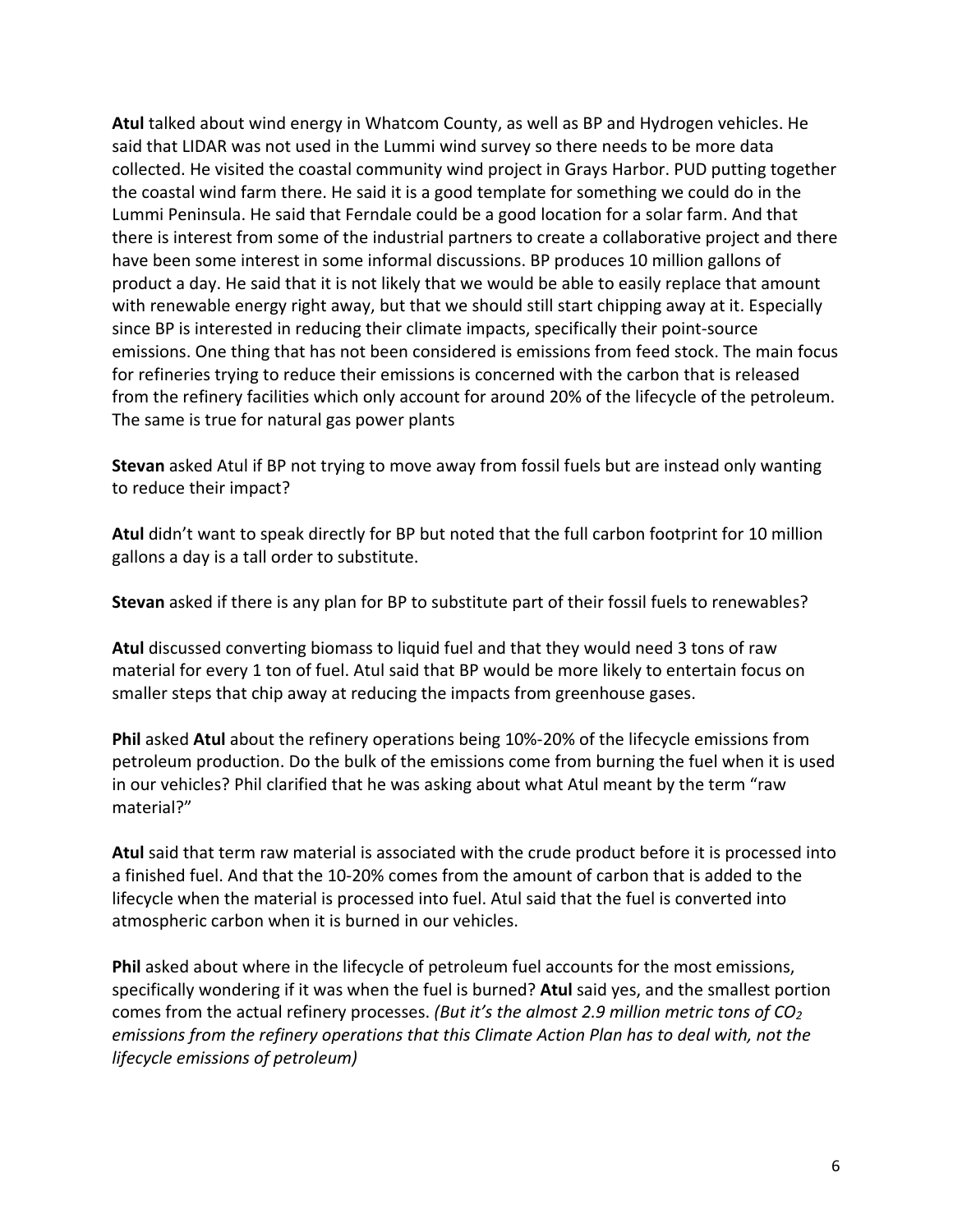**Phil** suggested if we stopped burning fossil fuels in our vehicles that we could further reduce emissions.

**Atul** said that the main way that is done is through substitution, mainly electrification of vehicles. And the reduction in vehicle miles traveled per capita. The second being mostly driven by social trends.

**Phil** said that the point he was trying to illustrate is that as long as people are buying the product that refineries will keep making it.

**Atul** said that older refineries have been shutting down as a result of less demand for petroleum.

**Stevan** referenced Sue's plan to transition refineries to renewable energy and asked what the cost would be to convert the BP refinery to a green hydrogen facility.

**Atul** said that the renewable energy project did a study to assess the cost for producing hydrogen for the proposed biodiesel plant at Philips 66 and that the price the electricity needed to sell at in order to be competitive with natural gas for \$ 0.03/kwh. And it was not determined to be a financially viable option for the refinery to pursue.

**Stevan** asked if there was a tax structure or subsidy that could help to make the price more competitive in the market?

**Atul** said that the transmission lines we currently have are not sufficient to supply the amount of the electricity required for the fuel production to make enough hydrogen to supply BP's finished product to the market

**Eddy in zoom chat:** "FYI there's an open (but not yet active and not clearly viable) proposal to build a Green Hydrogen plant in the Cherry Point industrial zone, presented to public agencies last Summer: [https://www.pudwhatcom.org/wp-content/uploads/2020/08/WACE-CP-](https://www.pudwhatcom.org/wp-content/uploads/2020/08/WACE-CP-Hydrogen-Methanation-PP-July-2020-PUD-Meeting-7-21-20-Rev.pdf)[Hydrogen-Methanation-PP-July-2020-PUD-Meeting-7-21-20-Rev.pdf](https://www.pudwhatcom.org/wp-content/uploads/2020/08/WACE-CP-Hydrogen-Methanation-PP-July-2020-PUD-Meeting-7-21-20-Rev.pdf) To be clear, the >2 million tons per year GHG emissions of BP refers only to direct source emissions onsite, not upstream nor downstream"

**Atul** added a comment on vehicles. He referenced his time working with Ford's hydrogen fuel cell vehicle program and that the lifecycle of electric vehicles is superior to hydrogen fuel cell vehicles at this time. He said though that with large vehicles it may become more advantageous to power them with hydrogen fuel cells.

**Phil** asked about the issues surrounding infrastructure for hydrogen delivery?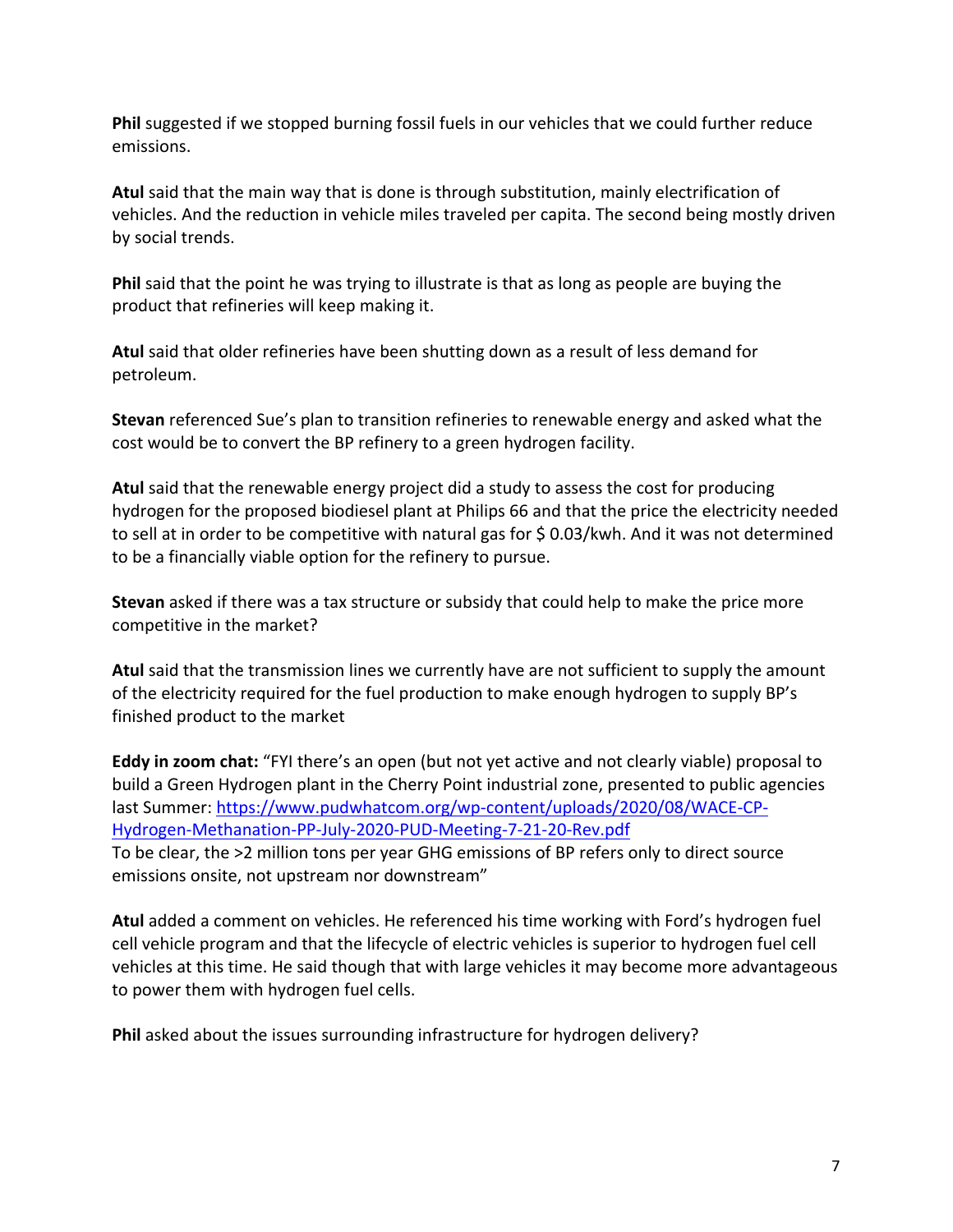**Atul** said that the pressure hydrogen is stored at is 3x as much as what natural gas is stored at. The pumping infrastructure is very specific, although the costs are coming down as there is innovation in the industry.

**Phil** asked about hydrogen fuel delivery to the vehicles.

**Atul** said it is currently done via pipelines, although natural gas pipelines are not suitable for this.

**Phil** asked about the state energy strategy and pointed out that upon glancing through it there were fuel cell vehicle assessments and that the state wants to be aggressive in that area. He asked if there is any way we can take advantage of incentives that are mentioned in the state energy strategy?

**Ellyn** agreed that would be a great idea for us to look into ways that state incentives could be implemented in Whatcom County. She also thanked Sue for her work and the presentation.

**Eddy** discussed the viability of hydrogen and that electrolysis requires a massive amount of electricity which has been a substantial barrier to opening one of these plants. He mentioned the green apple project and that it was hard to make it profitable enough to pursue. He mentioned that the transition to clean energy is going to take decades. And currently many of our issues with options like wind are zoning restrictions. Hydrogen was mentioned as a key component of the state energy strategy. He mentioned that we should look into many different options of existing structures and places within the county to collaborate with to pursue a public-private partnership like Sue mentioned in her presentation. He said there is definitely an opportunity for something like this with the PUD. But that we should also focus on solutions for energy storage, which is key for making renewable energy work. And that the PUD should look into building different solutions for renewable storage. Eddy mentioned that 25 billion for renewable energy just passed legislation in congress at the end of 2020. And that there is a lot to consider there.

**David in zoom chat:** "Atul, Does the PUD already own land at Cherry Point that could accommodate a wind farm of the scale of the Grays Harbor wind farm?

**Atul in zoom chat:** "No. There is suitable land there."

**Eddy in zoom chat:** <https://renewableh2.org/>

**Atul in zoom chat:** "Offshore wind turbines are easier in some ways because everything can be delivered by ship. As an outsider I like this structure too."

# **4) Aligning Goals and Strategies – Ellyn Murphy**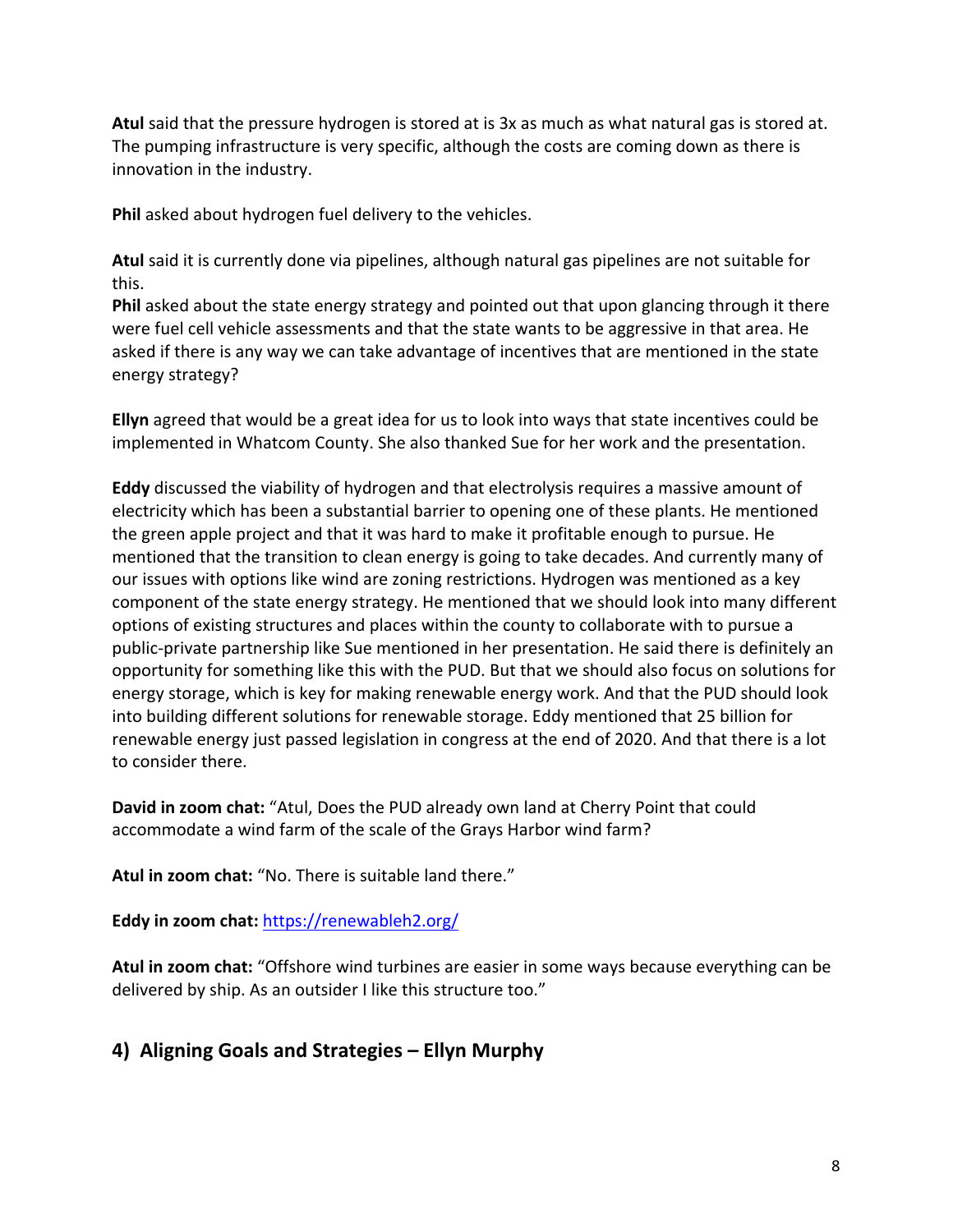**Ellyn** said that the purpose of this presentation is to facilitate a discussion amongst the committee in regards to organizing the Climate Action Plan. The presentation will be a review of the presentations that took place this fall on the goals, strategies, and actions put forth by the different working groups. For some of the presentations, Ellyn constructed strategies from bullet points and may have misinterpreted the presenters' intent. Therefore, consider the goals and strategies as rough examples. They may be quite different from what was intended.

**(slide 2)** Organization and Terminology for the sections of the report.

**Ellyn** asked CIAC members if we should keep the categories as Built and Natural Environment – yes was the general consensus. **Sue** and **Cynthia** said that she likes the section titles of built and natural environment as is. **Cynthia** said the term Human Systems was confusing

**Ellyn** also proposed combining the first two sections into one – no objections.

**Phil** asked about the value of having sections vs just listing out the individual chapters?

**Ellyn** suggested that the format could be changed to eliminate the sections if there was enough interest in structuring it that way.

**Sue** said that she likes how the sections are currently, because it is broken up in a way that is easier to digest. **Katie, Cynthia** and **Hunter** agreed that it was beneficial to have the report broken up into sections.

**Phil** asked if each section was going to have an introduction written to introduce it. **Ellyn** said yes, but that will be done after the individual components are written

**Ellyn** mentioned that much of the implementation measures have been moved to section 4, but **Ellyn** suggested we structure section 4 as a roadmap for the county to implement the climate action plan.

**Stevan** emphasized that section 4 was going to have to deal with state and municipal coordination for implementation and it will be helpful to review the state energy strategy as well as getting in touch with local stakeholders.

**Cynthia** said that she liked the idea of re-labeling section 4 to County Roadmap as opposed to community engagement.

**Sue** said that County Roadmap sounded more like a campaign and would help people get on board with action. She raised a concern about prioritization of what actions the county should be doing first.

**Stevan** mentioned that one of the first recommendations should be that the county hires a fulltime climate coordinator, who's job would include prioritization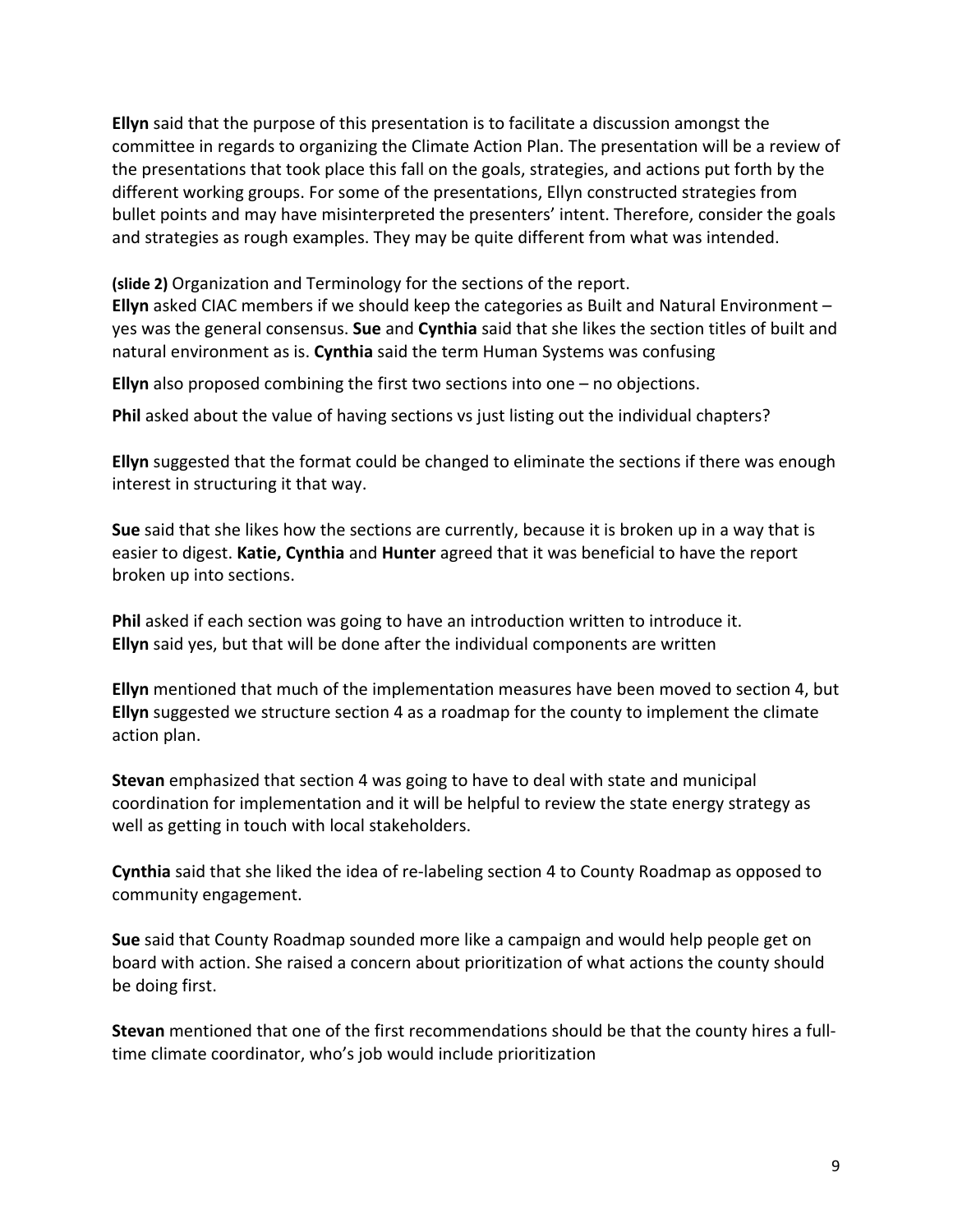**Ellyn** mentioned the Bellingham Climate task force and that the city prioritized them by what department would handle each measure, similar to our actions. The city prioritized them by which department would be impacted and handle each task.

**(slide 3)** Overall targets for the Climate Action Plan and Focus on meeting the 2030 targets

**Stevan** asked about if there are adaptation targets or only mitigation targets?

**Ellyn** said the targets are mainly focused on mitigation and climate resilience. Climate resilience often requires adaptation strategies in combination with mitigation strategies.

**(slide 4)** Definitions of Goals, Strategies, and Actions (again, focus on the next 10 years) **Goal:** high level statement that often specifies the desired outcome (performance) and the specific end date (time)

**Strategy:** the approach to achieve a goal, that is further delineated into action items **Action:** a documented event, task, or action that needs to take place in order to reach the outcome of the strategy.

**(slide 5)** Built environment goals: industry, transportation, electricity and buildings and land use. How do we measure resilience in the Built Environment?

**Stevan** said there is no way to measure resilience before a natural disaster

**(slide 6)** Industry goals and strategies (See Sue's presentation)

**Ellyn** said that the goals and strategies for working groups open to refinement

**(slide 7, 8)** Electricity and Buildings goals and strategies and example actions under these strategies.

**(slide 9)** Transportation example goals and strategies

**Ellyn** discussed transportation demand management (TDM) programs and mentioned Smart Trips as an example. But that there are many newer programs that are in place elsewhere that can hep reduce single occupancy vehicle commuting. Some examples include daily parking rates, free bus passes provided by employers, and small cash incentive programs.

**Hunter** agreed that those sounded like some great incentive programs.

**Ellyn** said that these programs can be especially great for collecting data so that transportation needs can be more accurately met.

**(slide 10)** Land Use example goal and strategies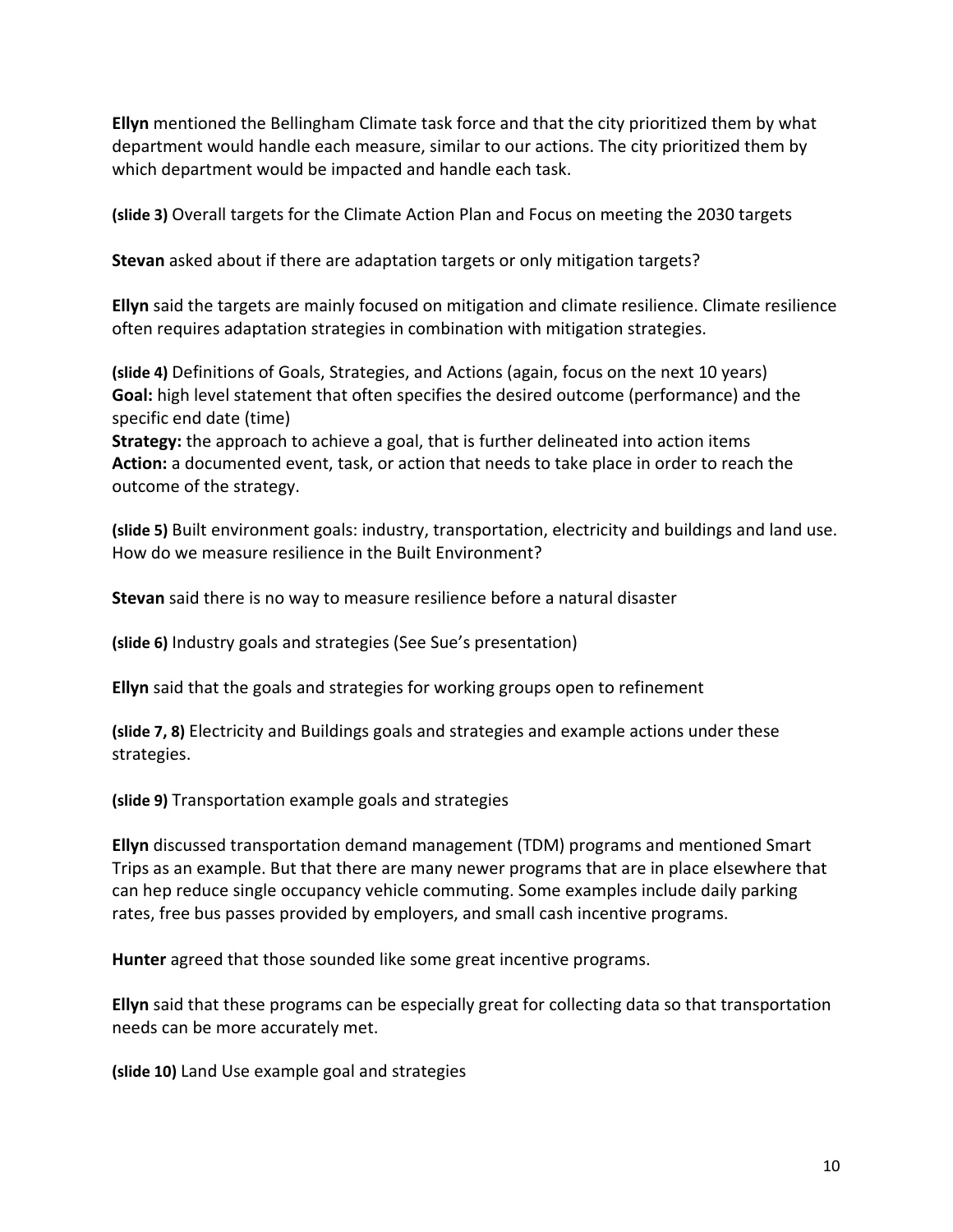**Ellyn** said that Land use is currently listed under the built environment category.

**Phil in zoom chat:** "minor rewording suggestion for land use goal--put systems before resilient"

**David in zoom chat:** "Phil, Agreed." **(slide 11)** Natural Environment example goals How do we measure natural environment goals?

**(slide 12)** Water Resources: example strategies focus on Water Availability, Water Quantity/Quality, and Floodplain/Stormwater Management Author needs to make sure all the key actions line up with these example strategies and/or revise strategies.

**Phil in zoom chat:** "should add something about fisheries to water resources, that is to the Water Resources goal."

**Ellyn** suggested that a database be set up so that all the different parties involved with water through out the county have a place to compile their data to be used by scientists and the public.

**Stevan** said that a database might be redundant if adjudication happens depending on how accessible to the public it would be.

**Ellyn** agreed that would be a good thing to coordinate with. She mentioned that Snohomish county has a database for water resources that anyone can access to graph data trends for specific areas of the county (tableau.com). This environmental database is not limited to just measurements on water resources.

**Atul in zoom chat:** "Adjudication is happening and the PUD is leading Regional Water Resource Planning which provide all the data you are looking for."

**Chris** mentioned that as part of the WIRA-1 planning the Watershed committee plans to build a portal to store watershed data.

**Atul in zoom chat:** "Climate relates to temperature and quantity. Does it make sense to include fecal coliform and nitrogen?" "I mean there are serious teams and resources dedicated to the watershed."

**Stevan** said that irrigation should be included in water resources.

**Phil** mentioned that while one could argue fisheries is already included in water resources the way it is now; it should be explicitly stated in the report. Especially things relating to the Hirst Decision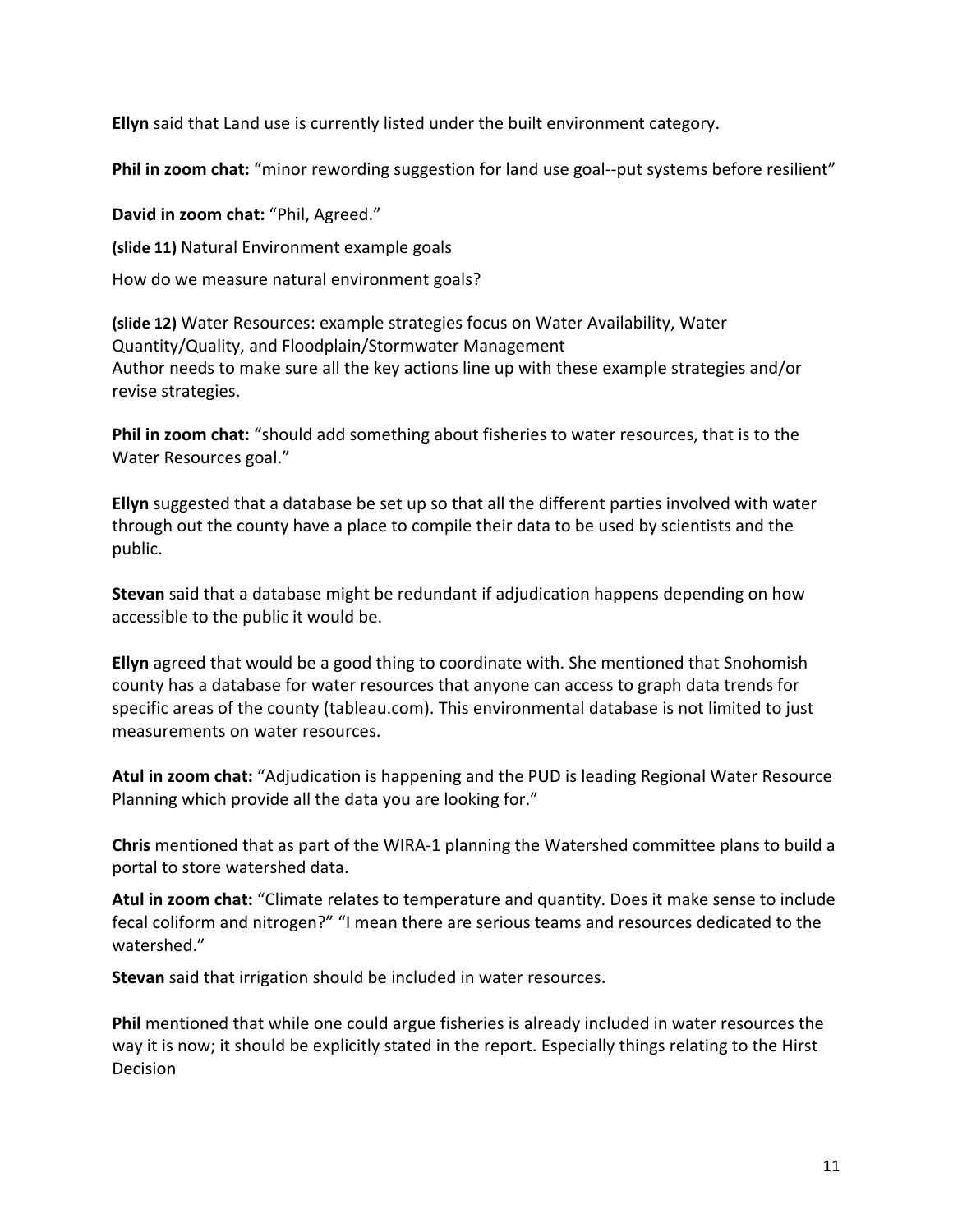**(slide 13)** Ag & food systems area: strategies are focused on working farms and food systems

**Stevan** asked about the food system committee and possibly hosting a joint meeting with them in order to find similarities between our groups recommendations.

**Chris** said that their group would review our draft

**(slide 14)** Forestry: strategies focused on carbon storage and climate adaptation

**(slide 15)** Ecosystems: strategies focus on measuring ecosystem health and protecting ecosystems.

How do you measure Ecosystem Health?

## **5) Review/Discussion of CAP Schedule – Ellyn**

Writing assignments

- a) Industry Sue (completed)
- b) Electricity & Buildings Cynthia, Dave, Hunter (completed)
- c) Transportation Phil, Alec
- d) Land Use Kaylee
- e) Natural Environment Chris, Katie, Stevan
- f) County Implementation & Community Engagement Stevan

**Phil** asked what we are sending to the reviewers

**Ellyn** said we were sending them goals strategies and actions plus a short presentation on the targets and the plan's organization so that they can get a more complete picture of what we are trying to do. Ellyn said that we will be sending drafts out to several stakeholders as well as people who participated in the community research project.

**Phil** mentioned that Alec will be helping to write the draft to gain experience for an internship and wanted to know the schedule that their draft needed to be ready for reviewers.

**Ellyn** asked if their draft could be ready by the end of the month?

**Phil** said yes

**Ellyn** asked if transportation had a list of reviewers in mind?

**Phil** said yes.

**Ellyn** asked Kaylee if she planned of writing the Land use section and who might be helping her with it.

**Kaylee** said that she was working with Dave, Chris and Alec and she would be serving as coordinator for the group.

**Ellyn** asked if a draft would be ready by the end of the month?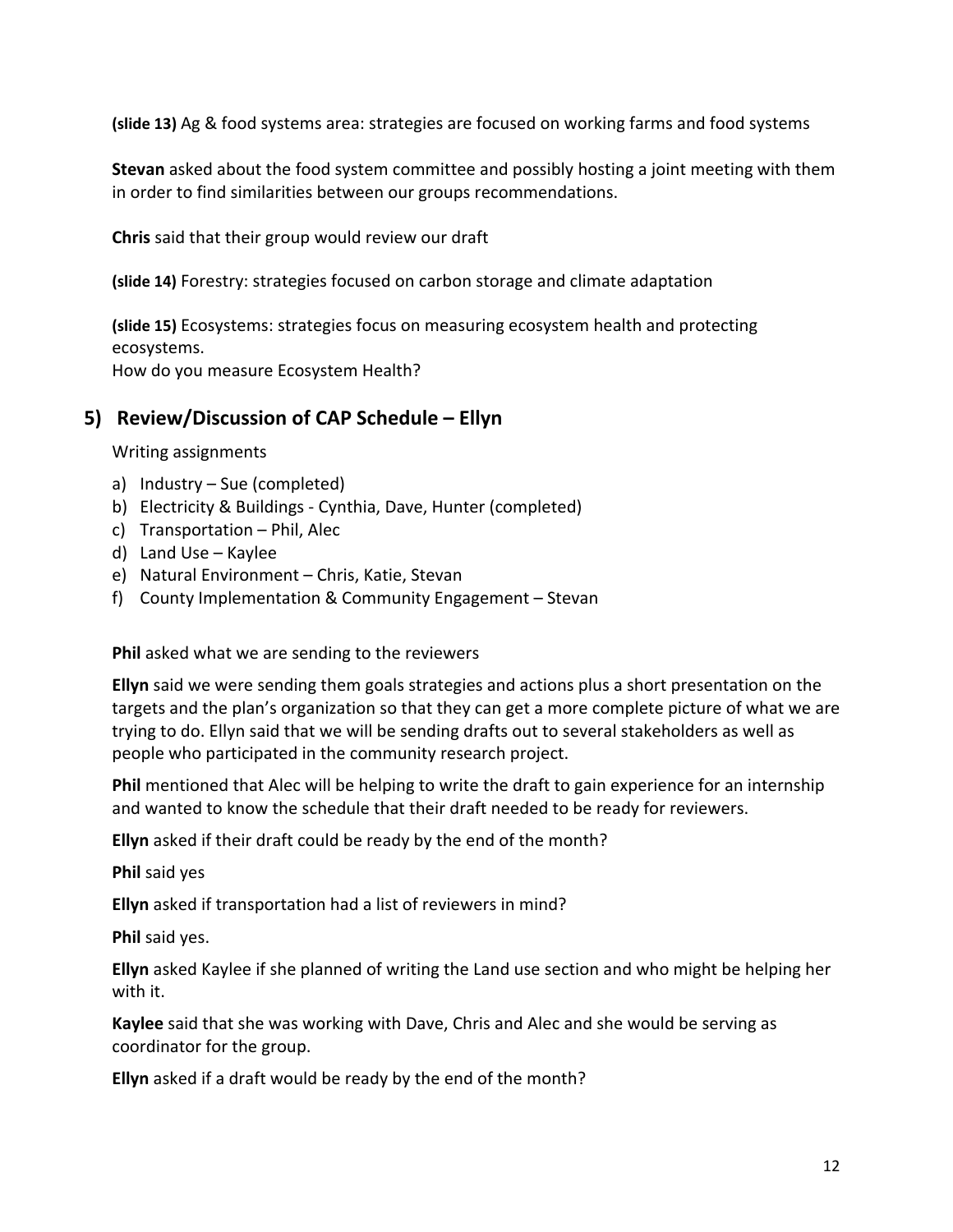**Kaylee** said she would set that as a goal.

**Ellyn** said that a list of reviewers should be put together for that draft too.

For natural resources **Ellyn** said that **Sue** might be open to helping on that section

**Katie** volunteered to help with the natural resources section.

**Sue** said that sounded great and **Katie** could take over for her in helping to write the natural resources section with **Chris**.

**Stevan** also volunteered to help write the natural resources section, specifically the agriculture part.

**Chris** said that it was a broad section and that there is a good set of strategies and actions that have been heavily refined. He said that we need to work on writing the body of our draft and that he will be trying to have **Treva** do some work on the water section before her term ends at the end of the month. He asked **Katie** to help write some of the body of the section.

**Ellyn** asked about setting a due date for a version of the report to present to the council. Ellyn suggested that we might have something ready by the end of March

**Chris** mentioned that the original goal was to present this to council by June. Working backwards from that, he is looking to present to climate science summary to council by the end of the month, and the ghg emissions inventory would be presented by the end of February. In March we would do a presentation on vulnerability to council. Chris wanted to suggest this approach of having multiple presentations to council over time so that they have time to digest the material and become familiar with it so they don't become overwhelmed with a large amount of information all at once. He suggested presenting a draft of our plan to council in April.

**Ellyn** agreed that **Chris'** timeline was good and mentioned the two-week deadline for getting things on the agenda for county council meetings.

**Chris** asked **Ellyn** to provide an introduction for his presentation to council later this month.

**Ellyn** discussed opening the draft up for public comment after it is finished and presented to council, likely in April.

**Sue** asked about how receptive the council might be to such a large document that we are presenting to them.

**Ellyn** said that we could compile some highlights for the council to give the when they receive their copies to make the reviewing process easier for them.

**Ellyn** mentioned that the final draft should be done by June.

**Phil** asked about the revision period in February and March and if that would just be comments from reviewers?

**Ellyn** said yes, the primary goal is to address reviewer comments. Sometimes that means adding updated material as it becomes available.